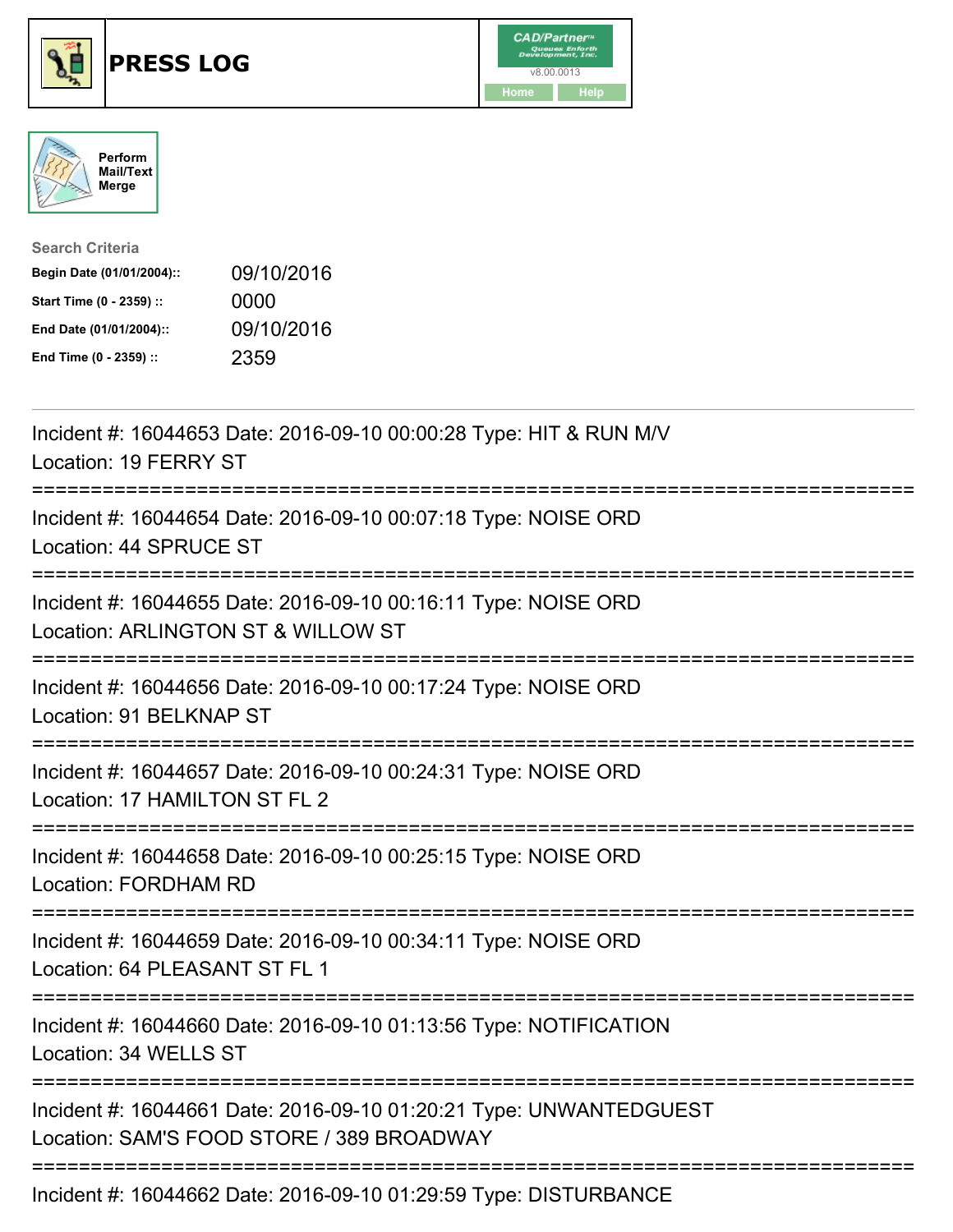| Location: 163 PARK ST                                                                                                             |
|-----------------------------------------------------------------------------------------------------------------------------------|
| Incident #: 16044663 Date: 2016-09-10 01:39:28 Type: M/V STOP<br>Location: LAWRENCE ST & OAK ST<br>---------------------          |
| Incident #: 16044664 Date: 2016-09-10 01:41:10 Type: WARRANT SERVE<br>Location: 34 WELLS ST                                       |
| Incident #: 16044665 Date: 2016-09-10 01:47:35 Type: MV/BLOCKING<br>Location: 425 MARKET ST<br>,==================                |
| Incident #: 16044666 Date: 2016-09-10 01:52:45 Type: BUILDING CHK<br>Location: VALENTINE & KEBARTAS EXT. 0 / 15 UNION ST          |
| Incident #: 16044667 Date: 2016-09-10 02:04:31 Type: M/V STOP<br>Location: AMESBURY ST & METHUEN ST                               |
| Incident #: 16044668 Date: 2016-09-10 02:07:40 Type: B&E/MV/PAST<br>Location: BREAD + ROSES / 54 NEWBURY ST<br>:================= |
| Incident #: 16044669 Date: 2016-09-10 02:14:26 Type: FIGHT<br>Location: 250 CANAL ST                                              |
| Incident #: 16044670 Date: 2016-09-10 02:15:42 Type: DISTURBANCE<br>Location: 206 LAWRENCE ST                                     |
| Incident #: 16044671 Date: 2016-09-10 02:18:04 Type: NOISE ORD<br>Location: 15 ELIZABETH ST                                       |
| Incident #: 16044672 Date: 2016-09-10 02:20:13 Type: ROBBERY PAST<br>Location: 161 BAILEY ST                                      |
| Incident #: 16044673 Date: 2016-09-10 02:25:45 Type: ALARMS<br>Location: 298 S UNION ST                                           |
| Incident #: 16044674 Date: 2016-09-10 02:26:41 Type: VIO 209A<br>Location: MELROSE ST & WATER ST                                  |
| Incident #: 16044675 Date: 2016-09-10 02:28:24 Type: AUTO ACC/NO PI<br>Location: ESSEX ST & HAMPSHIRE ST                          |
|                                                                                                                                   |

Incident #: 16044676 Date: 2016-09-10 02:31:19 Type: DISTURBANCE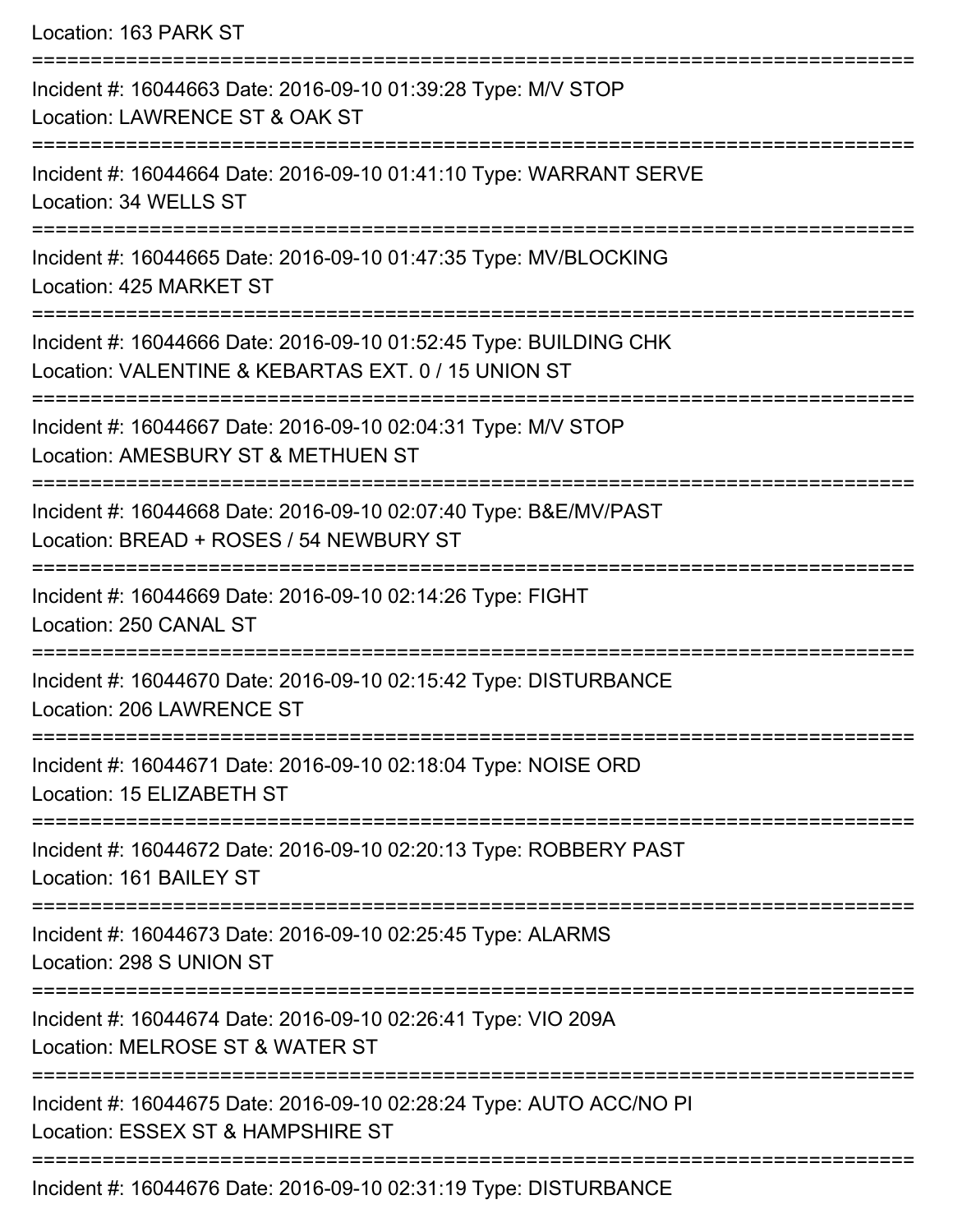| Incident #: 16044677 Date: 2016-09-10 02:31:55 Type: NOISE ORD<br>Location: 54 BEACON ST          |
|---------------------------------------------------------------------------------------------------|
| Incident #: 16044678 Date: 2016-09-10 02:42:06 Type: M/V STOP<br>Location: BROADWAY & PARK ST     |
| Incident #: 16044679 Date: 2016-09-10 02:46:47 Type: GUN CALL<br>Location: PARK ST & WALNUT ST    |
| Incident #: 16044680 Date: 2016-09-10 02:47:05 Type: M/V STOP<br>Location: 90 LOWELL ST           |
| Incident #: 16044681 Date: 2016-09-10 02:50:43 Type: NOISE ORD<br>Location: 79 ARLINGTON ST       |
| Incident #: 16044682 Date: 2016-09-10 02:52:46 Type: M/V STOP<br>Location: 32 SARATOGA ST         |
| Incident #: 16044683 Date: 2016-09-10 02:52:47 Type: HIT & RUN M/V<br>Location: 55 TRINITY ST     |
| Incident #: 16044684 Date: 2016-09-10 02:54:38 Type: NOISE ORD<br>Location: 91 GREENWOOD ST       |
| Incident #: 16044685 Date: 2016-09-10 02:59:47 Type: M/V STOP<br>Location: PARK ST & WALNUT ST    |
| Incident #: 16044686 Date: 2016-09-10 03:07:43 Type: HIT & RUN M/V<br>Location: 181 PARK ST       |
| Incident #: 16044687 Date: 2016-09-10 03:08:10 Type: M/V STOP<br>Location: EXCHANGE ST & PARK ST  |
| Incident #: 16044688 Date: 2016-09-10 03:12:01 Type: M/V STOP<br>Location: EXCHANGE ST & PARK ST  |
| Incident #: 16044689 Date: 2016-09-10 03:16:13 Type: M/V STOP<br>Location: ALDER ST & LAWRENCE ST |
| Incident #: 16044690 Date: 2016-09-10 03:23:28 Type: BUILDING CHK                                 |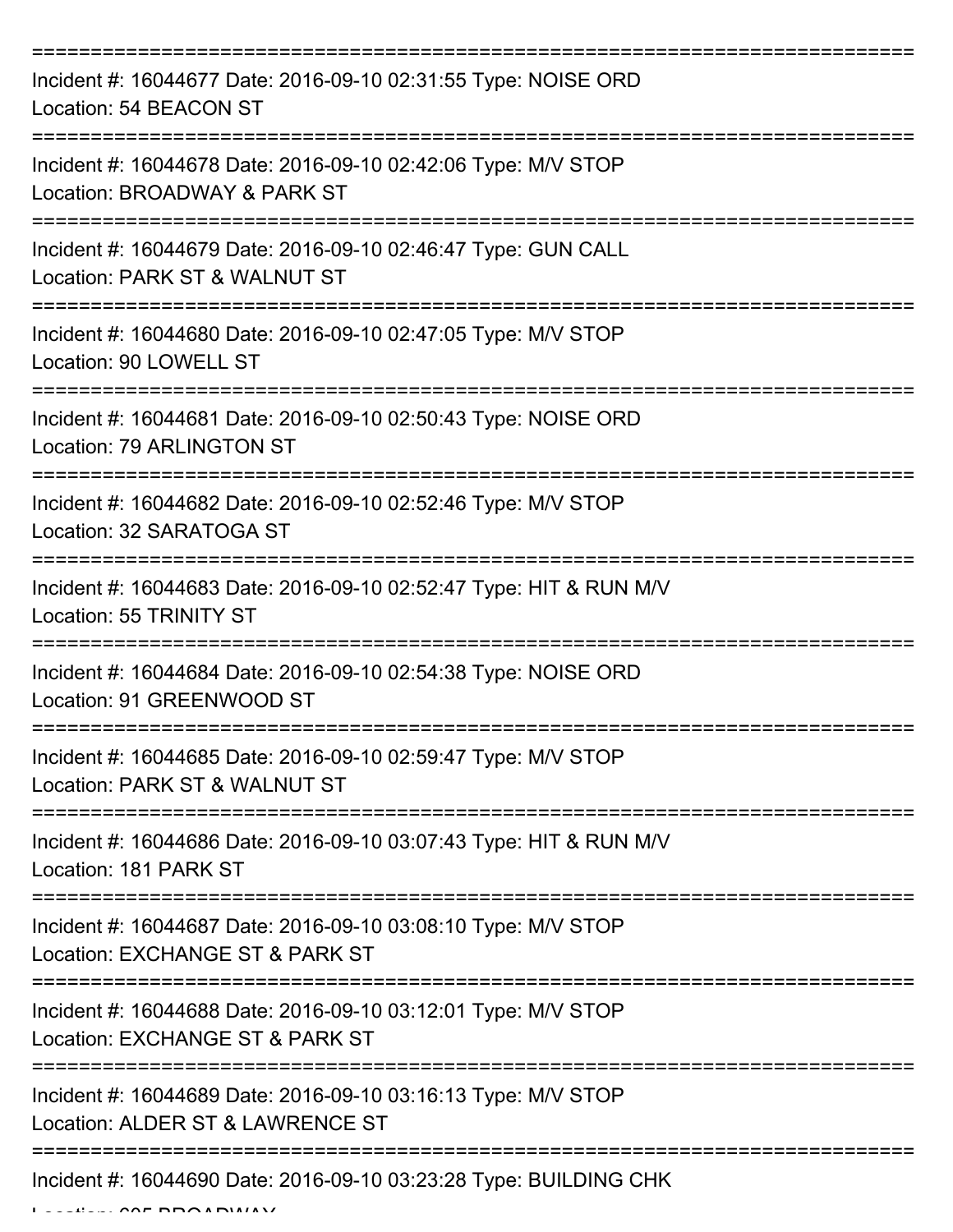| Incident #: 16044691 Date: 2016-09-10 03:30:06 Type: NOISE ORD<br>Location: 163 CENTRE ST                                     |
|-------------------------------------------------------------------------------------------------------------------------------|
| Incident #: 16044692 Date: 2016-09-10 03:31:45 Type: NOISE ORD<br>Location: 73 ELM ST                                         |
| Incident #: 16044693 Date: 2016-09-10 03:37:42 Type: GUN CALL<br>Location: 28 JUNIPER ST                                      |
| Incident #: 16044694 Date: 2016-09-10 03:43:13 Type: NOISE ORD<br>Location: 163 PARK ST                                       |
| Incident #: 16044695 Date: 2016-09-10 03:45:49 Type: NOISE ORD<br>Location: 113 JACKSON ST                                    |
| Incident #: 16044696 Date: 2016-09-10 04:03:17 Type: M/V STOP<br>Location: AMESBURY ST & LOWELL ST                            |
| Incident #: 16044697 Date: 2016-09-10 04:06:20 Type: UNWANTEDGUEST<br>Location: 133 E HAVERHILL ST FL 1                       |
| Incident #: 16044698 Date: 2016-09-10 04:19:27 Type: DISTURBANCE<br>Location: E HAVERHILL ST & PROSPECT ST                    |
| Incident #: 16044699 Date: 2016-09-10 04:21:40 Type: M/V STOP<br>Location: DORCHESTER ST & PHILLIPS ST                        |
| Incident #: 16044700 Date: 2016-09-10 04:30:13 Type: BUILDING CHK<br>Location: SAM'S FOOD STORE / 389 BROADWAY                |
| Incident #: 16044701 Date: 2016-09-10 04:32:11 Type: BUILDING CHK<br>Location: BROADWAY LIQUORS / 434 BROADWAY                |
| Incident #: 16044702 Date: 2016-09-10 04:40:25 Type: NOISE ORD<br>Location: 178 SARATOGA ST                                   |
| Incident #: 16044703 Date: 2016-09-10 04:51:59 Type: GUN CALL<br>Location: PARK ST & SPRUCE ST                                |
| Incident #: 16044704 Date: 2016-09-10 05:06:44 Type: BUILDING CHK<br>I anation: CADANIETA MI II TICEDVICEC / 998 HAMDCHIDE CT |
|                                                                                                                               |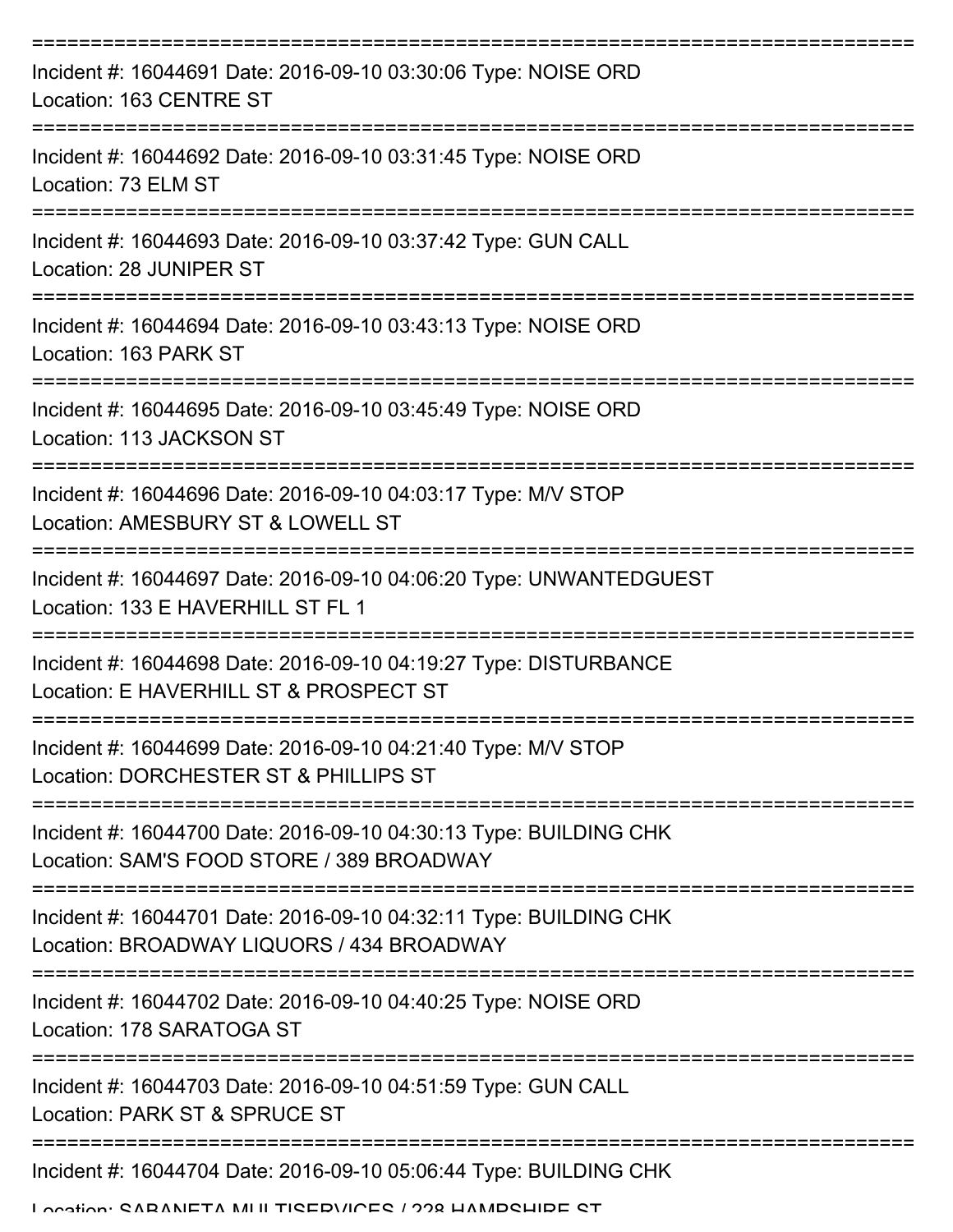| Incident #: 16044705 Date: 2016-09-10 05:16:51 Type: UNWANTEDGUEST<br>Location: 208 WILLOW ST                                                   |
|-------------------------------------------------------------------------------------------------------------------------------------------------|
| Incident #: 16044706 Date: 2016-09-10 05:37:22 Type: SUS PERS/MV<br>Location: 600 ESSEX ST                                                      |
| Incident #: 16044707 Date: 2016-09-10 05:39:56 Type: SUS PERS/MV<br>Location: 35 SALEM ST FL 2                                                  |
| Incident #: 16044708 Date: 2016-09-10 05:42:31 Type: MISSING PERS<br>Location: HOLIDAY INN EXPRESS / 224 WINTHROP AV                            |
| Incident #: 16044709 Date: 2016-09-10 06:44:39 Type: MAN DOWN<br>Location: 43 SPRINGFIELD ST                                                    |
| Incident #: 16044710 Date: 2016-09-10 06:51:50 Type: ALARM/BURG<br>Location: CONCORD ELECTRIC SUPPLY / 2 DRACUT ST                              |
| Incident #: 16044711 Date: 2016-09-10 07:03:36 Type: PARK & WALK<br>Location: 0 BROADWAY                                                        |
| Incident #: 16044712 Date: 2016-09-10 07:04:43 Type: FIRE<br>Location: 91 FARNHAM ST                                                            |
| -------------------<br>Incident #: 16044713 Date: 2016-09-10 07:28:24 Type: ROBBERY ARMED<br>Location: CENTRO ESPANOLE RESTRAUNT / 56 COMMON ST |
| Incident #: 16044714 Date: 2016-09-10 07:42:09 Type: MEDIC SUPPORT<br>Location: FOSTER ST & SALEM ST                                            |
| Incident #: 16044715 Date: 2016-09-10 07:58:25 Type: M/V STOP<br>Location: MERRIMACK ST & PARKER ST                                             |
| Incident #: 16044716 Date: 2016-09-10 08:09:36 Type: ALARM/BURG<br>Location: 327 HAVERHILL ST                                                   |
| Incident #: 16044717 Date: 2016-09-10 08:18:35 Type: M/V STOP<br>Location: S BROADWAY & SHATTUCK ST                                             |
| Incident #: 16044718 Date: 2016-09-10 08:53:28 Type: MEDIC SUPPORT<br>Location: 73 D WINTHROP AV                                                |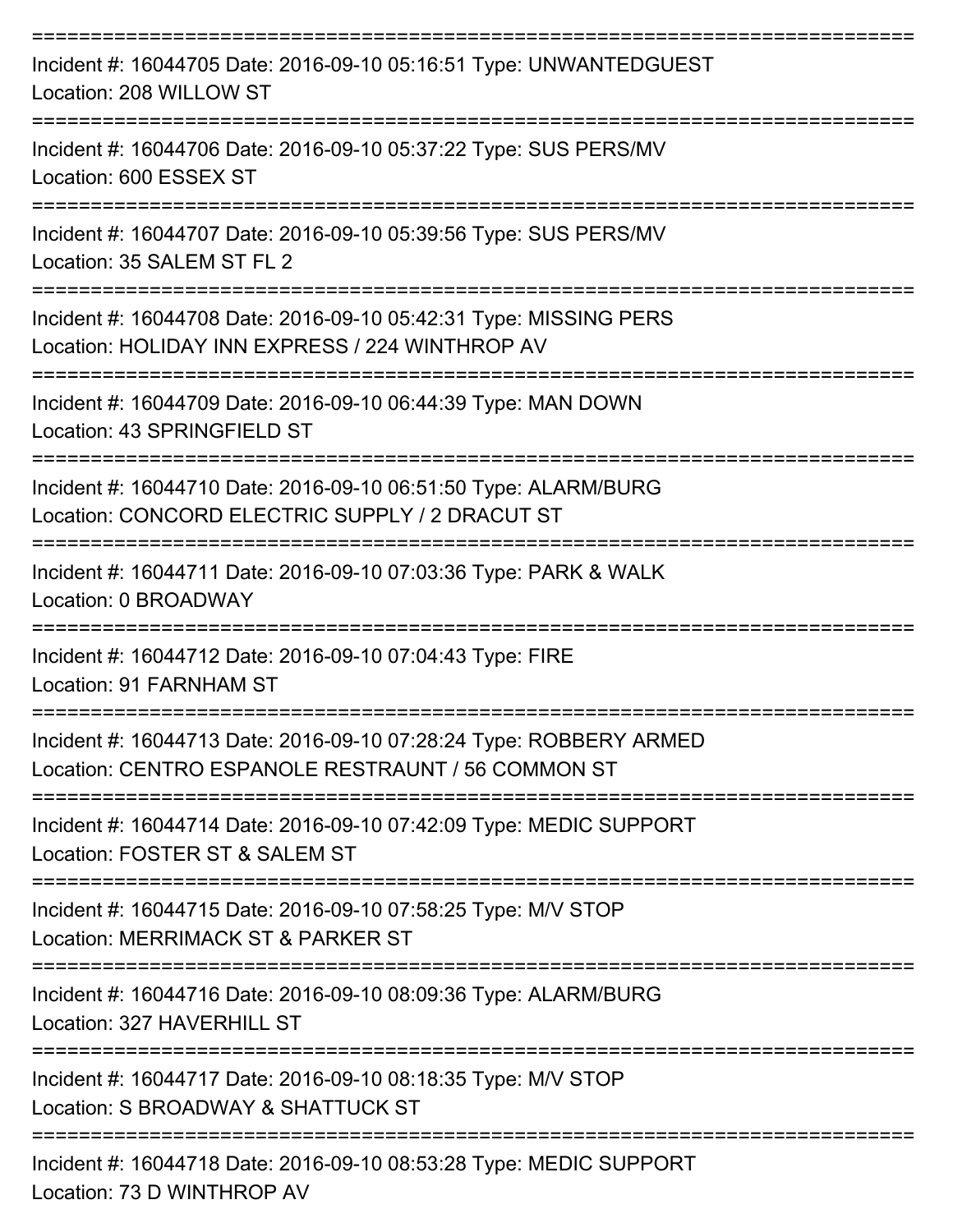| Incident #: 16044719 Date: 2016-09-10 08:55:17 Type: MAL DAMAGE<br>Location: 232 OSGOOD ST                                         |
|------------------------------------------------------------------------------------------------------------------------------------|
| Incident #: 16044720 Date: 2016-09-10 09:15:49 Type: PARK & WALK<br>Location: BROADWAY                                             |
| Incident #: 16044721 Date: 2016-09-10 09:19:47 Type: KEEP PEACE<br>Location: BELLMORE AUTO / 185 S BROADWAY<br>================    |
| Incident #: 16044724 Date: 2016-09-10 09:22:01 Type: MISSING PERS<br>Location: 232 ANDOVER ST                                      |
| Incident #: 16044723 Date: 2016-09-10 09:22:55 Type: SUS PERS/MV<br>Location: SAM'S FOOD STORE / 389 BROADWAY<br>================= |
| Incident #: 16044722 Date: 2016-09-10 09:23:35 Type: M/V STOP<br>Location: 208 LAWRENCE ST                                         |
| Incident #: 16044725 Date: 2016-09-10 09:28:40 Type: TOW OF M/V<br>Location: BROADWAY & LOWELL ST                                  |
| Incident #: 16044726 Date: 2016-09-10 09:31:37 Type: ALARM/BURG<br>Location: SOUTH LAWRENCE EAST SCHOOL / 165 CRAWFORD ST          |
| Incident #: 16044727 Date: 2016-09-10 09:50:40 Type: SUS PERS/MV<br>Location: DAISY ST & HOLLY ST                                  |
| Incident #: 16044728 Date: 2016-09-10 09:51:18 Type: WARRANT SERVE<br>Location: 188 BOXFORD ST                                     |
| Incident #: 16044729 Date: 2016-09-10 09:57:31 Type: M/V STOP<br>Location: GARDEN ST & JACKSON ST                                  |
| Incident #: 16044730 Date: 2016-09-10 10:07:39 Type: PARK & WALK<br>Location: BROADWAY                                             |
| Incident #: 16044731 Date: 2016-09-10 10:18:24 Type: M/V STOP<br>Location: JACKSON ST & SUMMER ST                                  |
| Incident #: 16044732 Date: 2016-09-10 10:21:05 Type: DOMESTIC/PROG<br>Location: 62 MELVIN ST #BLDG 11 FL 21                        |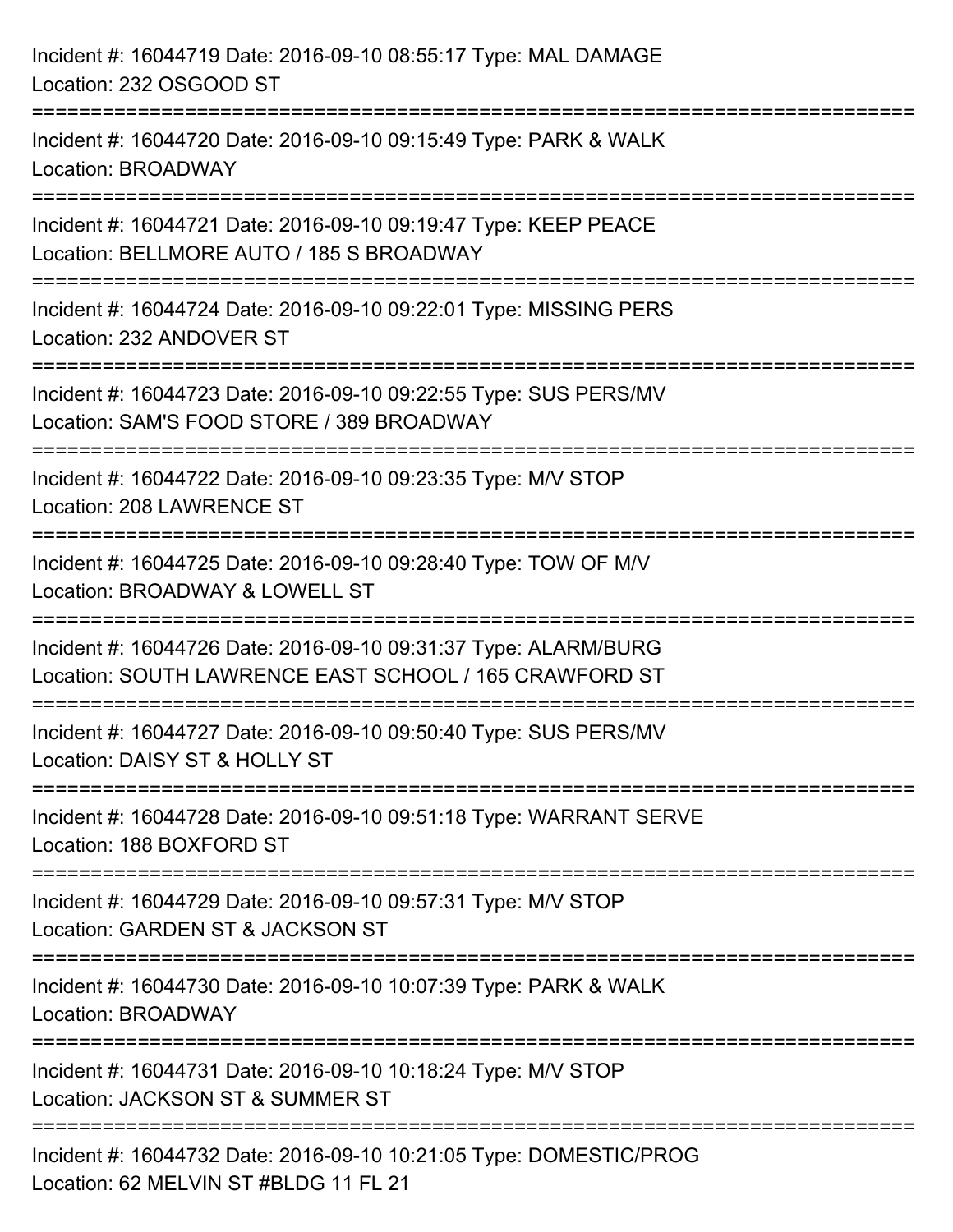| Incident #: 16044733 Date: 2016-09-10 10:34:35 Type: HIT & RUN M/V<br>Location: 206 BRUCE ST                                                                                  |
|-------------------------------------------------------------------------------------------------------------------------------------------------------------------------------|
| Incident #: 16044734 Date: 2016-09-10 10:41:26 Type: ALARM/BURG<br>Location: 190 LAWRENCE ST                                                                                  |
| Incident #: 16044735 Date: 2016-09-10 10:42:37 Type: INVESTIGATION<br>Location: 90 LOWELL ST<br>:============================                                                 |
| Incident #: 16044736 Date: 2016-09-10 10:51:57 Type: TRESPASSING<br>Location: 13 THORNTON AV                                                                                  |
| Incident #: 16044737 Date: 2016-09-10 11:01:24 Type: DOMESTIC/PROG<br>Location: 62 MELVIN ST #BLDG 11                                                                         |
| Incident #: 16044738 Date: 2016-09-10 11:10:13 Type: AUTO ACC/NO PI<br>Location: DOMINOS / 58 S BROADWAY<br>=========================                                         |
| Incident #: 16044739 Date: 2016-09-10 11:24:25 Type: ALARM/BURG<br>Location: 101 AMESBURY ST                                                                                  |
| Incident #: 16044740 Date: 2016-09-10 11:25:38 Type: MEDIC SUPPORT<br>Location: 11 SHERIDAN ST FL 3                                                                           |
| Incident #: 16044741 Date: 2016-09-10 11:32:18 Type: ALARM/BURG<br>Location: BRUCE SCHOOL / 135 BUTLER ST                                                                     |
| Incident #: 16044742 Date: 2016-09-10 11:35:03 Type: MEDIC SUPPORT<br>Location: 81 TREMONT ST FL 2NDFL                                                                        |
| Incident #: 16044743 Date: 2016-09-10 11:44:18 Type: SUS PERS/MV<br>Location: WEST ST PARK<br>-------------------------------------<br>-------------------------------------- |
| Incident #: 16044744 Date: 2016-09-10 12:04:13 Type: M/V STOP<br>Location: 946DY5 / OAK & CHESTNUT ST                                                                         |
| Incident #: 16044745 Date: 2016-09-10 12:16:49 Type: THREATS<br>Location: 203 CRAWFORD ST                                                                                     |
| Incident #: 16044746 Date: 2016-09-10 12:21:54 Type: KEEP PEACE<br>Location: 195 EMMETT ST FL 2                                                                               |

===========================================================================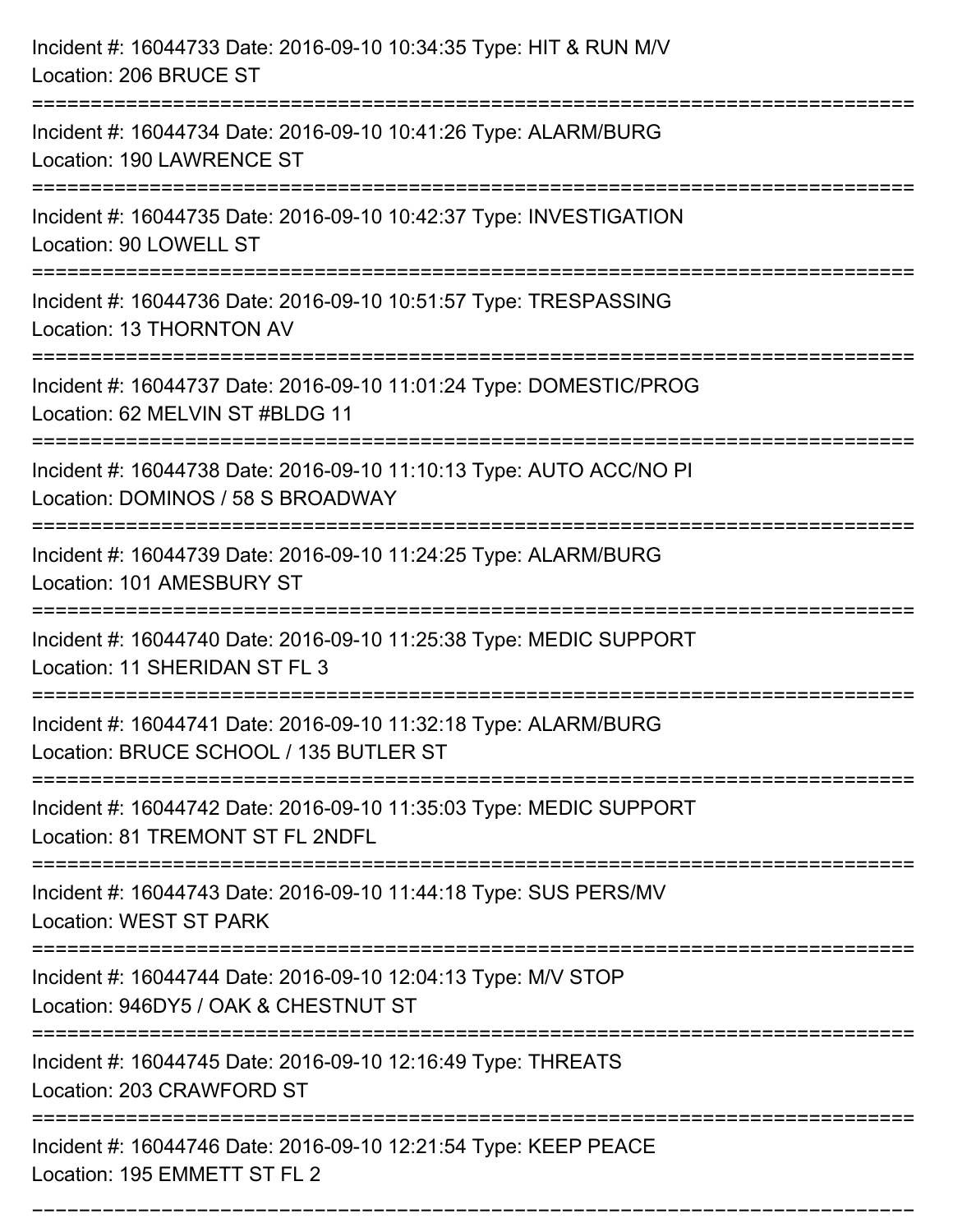| Incident #: 16044747 Date: 2016-09-10 12:27:18 Type: SUS PERS/MV<br>Location: 383 HAVERHILL ST                                     |
|------------------------------------------------------------------------------------------------------------------------------------|
| Incident #: 16044748 Date: 2016-09-10 12:28:38 Type: SUS PERS/MV<br>Location: 280 MERRIMACK ST                                     |
| Incident #: 16044749 Date: 2016-09-10 12:31:01 Type: LOST PROPERTY<br>Location: 323 HOWARD ST                                      |
| Incident #: 16044750 Date: 2016-09-10 12:37:22 Type: LOST PROPERTY<br>Location: 46 A CHELMSFORD ST                                 |
| Incident #: 16044751 Date: 2016-09-10 12:39:43 Type: M/V STOP<br><b>Location: 211 MERRIMACK ST</b><br>:=========================== |
| Incident #: 16044752 Date: 2016-09-10 12:42:27 Type: KEEP PEACE<br>Location: 27 FAIRMONT ST FL 1                                   |
| Incident #: 16044753 Date: 2016-09-10 12:46:13 Type: M/V STOP<br><b>Location: SHATUCK ST</b>                                       |
| Incident #: 16044754 Date: 2016-09-10 12:46:33 Type: THREATS<br><b>Location: 40 LAWRENCE ST</b>                                    |
| Incident #: 16044755 Date: 2016-09-10 12:50:33 Type: M/V STOP<br>Location: 6 ROWE ST                                               |
| Incident #: 16044756 Date: 2016-09-10 12:57:53 Type: NEIGHBOR PROB<br>Location: 114 THOREAU WAY #APT 418                           |
| Incident #: 16044757 Date: 2016-09-10 13:08:17 Type: 911 HANG UP<br>Location: 178 ESSEX ST                                         |
| Incident #: 16044758 Date: 2016-09-10 13:16:16 Type: INVESTIGATION<br><b>Location: PEMBERTON PARK</b>                              |
| Incident #: 16044759 Date: 2016-09-10 13:25:02 Type: M/V STOP<br>Location: BROADWAY & LOWELL ST                                    |
| Incident #: 16044760 Date: 2016-09-10 13:27:10 Type: M/V STOP<br>Location: 18 EVERETT ST                                           |
|                                                                                                                                    |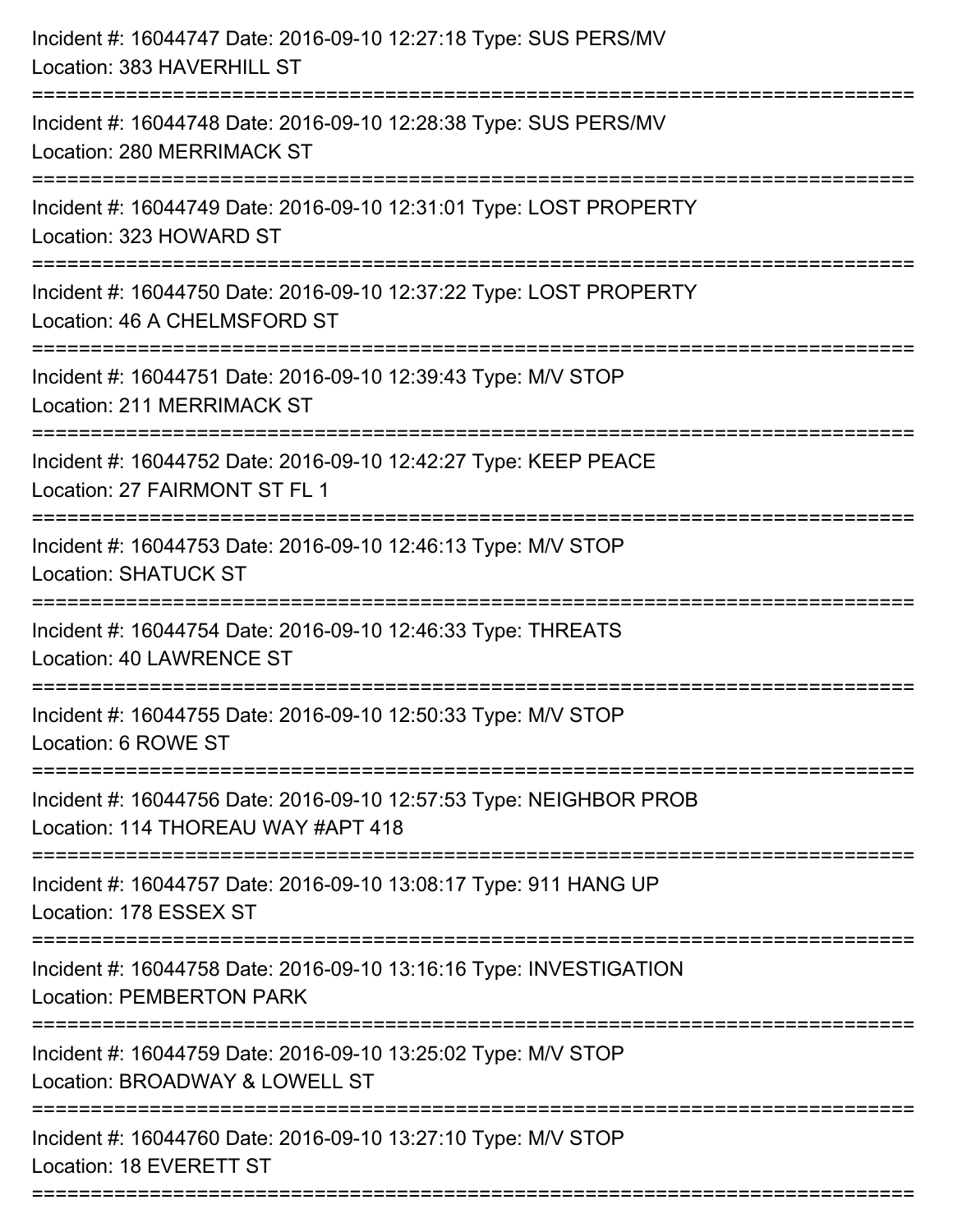Location: MERRIMACK VIEW CT =========================================================================== Incident #: 16044762 Date: 2016-09-10 14:46:18 Type: DISABLED MV Location: 399 ANDOVER ST =========================================================================== Incident #: 16044763 Date: 2016-09-10 14:50:21 Type: DRUG OVERDOSE Location: 75 MANCHESTER ST =========================================================================== Incident #: 16044764 Date: 2016-09-10 15:05:52 Type: GENERAL SERV Location: 64 SPRINGFIELD ST =========================================================================== Incident #: 16044765 Date: 2016-09-10 15:17:31 Type: TRESPASSING Location: 12 NELSON ST =========================================================================== Incident #: 16044766 Date: 2016-09-10 15:25:23 Type: ALARM/BURG Location: BEACON COURTS / 71 DUCKETT AV =========================================================================== Incident #: 16044768 Date: 2016-09-10 15:34:47 Type: VIO CITY ORD Location: 60 EMMETT ST =========================================================================== Incident #: 16044767 Date: 2016-09-10 15:35:13 Type: CK WELL BEING Location: 71 JACKSON =========================================================================== Incident #: 16044769 Date: 2016-09-10 15:57:48 Type: ALARM/BURG Location: 35 ROLLINS ST =========================================================================== Incident #: 16044770 Date: 2016-09-10 16:02:12 Type: LOUD NOISE Location: 484 HAVERHILL ST =========================================================================== Incident #: 16044771 Date: 2016-09-10 16:20:29 Type: LOUD NOISE Location: FARNHAM ST & PHILLIPS ST =========================================================================== Incident #: 16044772 Date: 2016-09-10 16:25:37 Type: DISTURBANCE Location: 0 BROADWAY =========================================================================== Incident #: 16044773 Date: 2016-09-10 16:27:20 Type: HARASSMENT Location: 244 BROADWAY #APT11 =========================================================================== Incident #: 16044775 Date: 2016-09-10 16:27:40 Type: DOMESTIC/PAST Location: 212 FARNHAM ST ===========================================================================

Incident #: 1604474 Date: 2016 09 10 16:28:28 Type: CK WELL BEING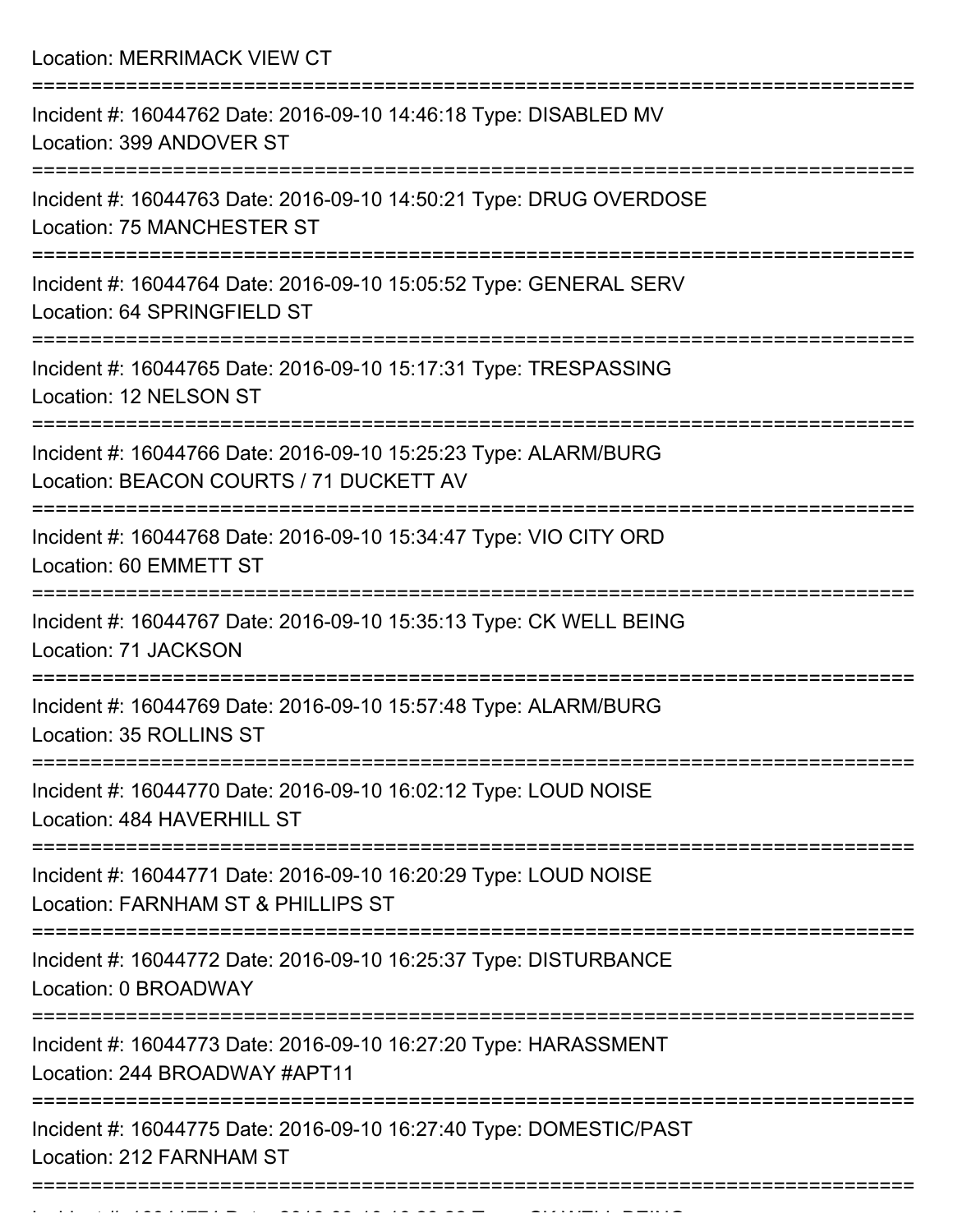Location: 85 LYNN ST

| Incident #: 16044776 Date: 2016-09-10 16:36:26 Type: ALARMS<br>Location: 101 AMESBURY ST                   |
|------------------------------------------------------------------------------------------------------------|
| Incident #: 16044777 Date: 2016-09-10 17:00:57 Type: M/V STOP<br>Location: BROADWAY & HAVERHILL ST         |
| Incident #: 16044779 Date: 2016-09-10 17:11:07 Type: MAL DAMAGE<br>Location: BAILEY ST & PARKER ST         |
| Incident #: 16044778 Date: 2016-09-10 17:12:59 Type: AUTO ACC/NO PI<br>Location: 264 LOWELL ST             |
| Incident #: 16044780 Date: 2016-09-10 17:16:51 Type: MEDIC SUPPORT<br>Location: YMCA / 40 LAWRENCE ST #325 |
| Incident #: 16044781 Date: 2016-09-10 17:29:21 Type: RECOV/STOL/MV<br>Location: 109 SHAWSHEEN RD           |
| Incident #: 16044782 Date: 2016-09-10 17:34:45 Type: MV/BLOCKING<br>Location: 5 WILLIAM ST                 |
| Incident #: 16044784 Date: 2016-09-10 17:40:19 Type: CK WELL BEING<br>Location: 17 SAXONIA AV              |
| Incident #: 16044783 Date: 2016-09-10 17:41:39 Type: M/V STOP<br>Location: 380 S UNION ST                  |
| Incident #: 16044785 Date: 2016-09-10 17:50:56 Type: AUTO ACC/PI<br>Location: 48 TENNEY ST                 |
| Incident #: 16044786 Date: 2016-09-10 17:55:01 Type: SHOPLIFTING<br>Location: 73 WINTHROP AV               |
| Incident #: 16044787 Date: 2016-09-10 18:15:10 Type: ANIMAL COMPL<br>Location: BRADFORD ST & BROADWAY      |
| Incident #: 16044788 Date: 2016-09-10 18:15:45 Type: DRUG OVERDOSE<br>Location: 212 BOXFORD ST FL 1        |
|                                                                                                            |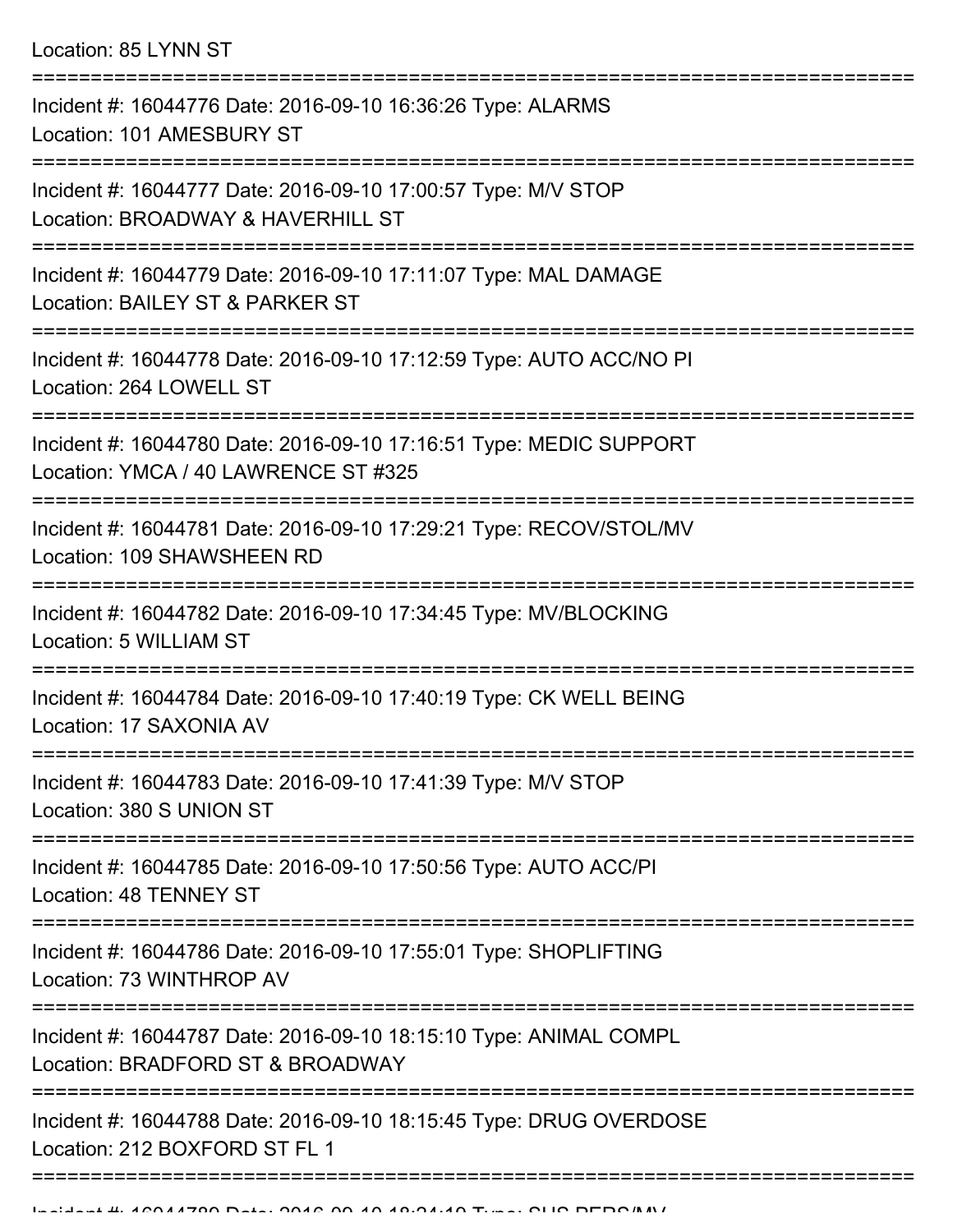Location: MERRIMACK ST =========================================================================== Incident #: 16044790 Date: 2016-09-10 18:33:54 Type: MV/BLOCKING Location: 106 FARNHAM ST =========================================================================== Incident #: 16044791 Date: 2016-09-10 18:35:10 Type: DISTURBANCE Location: 194 BRUCE ST =========================================================================== Incident #: 16044792 Date: 2016-09-10 18:42:28 Type: AUTO ACC/NO PI Location: ABBOTT ST & PARKER ST =========================================================================== Incident #: 16044793 Date: 2016-09-10 18:46:26 Type: ALARM/BURG Location: 300 HAMPSHIRE ST =========================================================================== Incident #: 16044794 Date: 2016-09-10 18:47:23 Type: M/V STOP Location: BROADWAY & CANAL ST =========================================================================== Incident #: 16044796 Date: 2016-09-10 18:50:50 Type: DOMESTIC/PROG Location: 53 A EUTAW ST #3 =========================================================================== Incident #: 16044797 Date: 2016-09-10 18:51:08 Type: M/V STOP Location: FARNHAM ST =========================================================================== Incident #: 16044795 Date: 2016-09-10 18:51:48 Type: NOISE ORD Location: 134 WILLOW ST =========================================================================== Incident #: 16044798 Date: 2016-09-10 19:06:17 Type: A&B PAST Location: 380 HAVERHILL ST =========================================================================== Incident #: 16044800 Date: 2016-09-10 19:14:52 Type: MAL DAMAGE Location: 337 ESSEX ST =========================================================================== Incident #: 16044799 Date: 2016-09-10 19:15:00 Type: SUS PERS/MV Location: FERN ST & LAWRENCE ST =========================================================================== Incident #: 16044801 Date: 2016-09-10 19:15:55 Type: LOST PROPERTY Location: 19 DOYLE ST =========================================================================== Incident #: 16044802 Date: 2016-09-10 19:20:23 Type: M/V STOP Location: HIGH & E HAVERHILL ===========================================================================

Incident #: 16044803 Date: 2016-09-10 19:24:45 Type: M/V STOP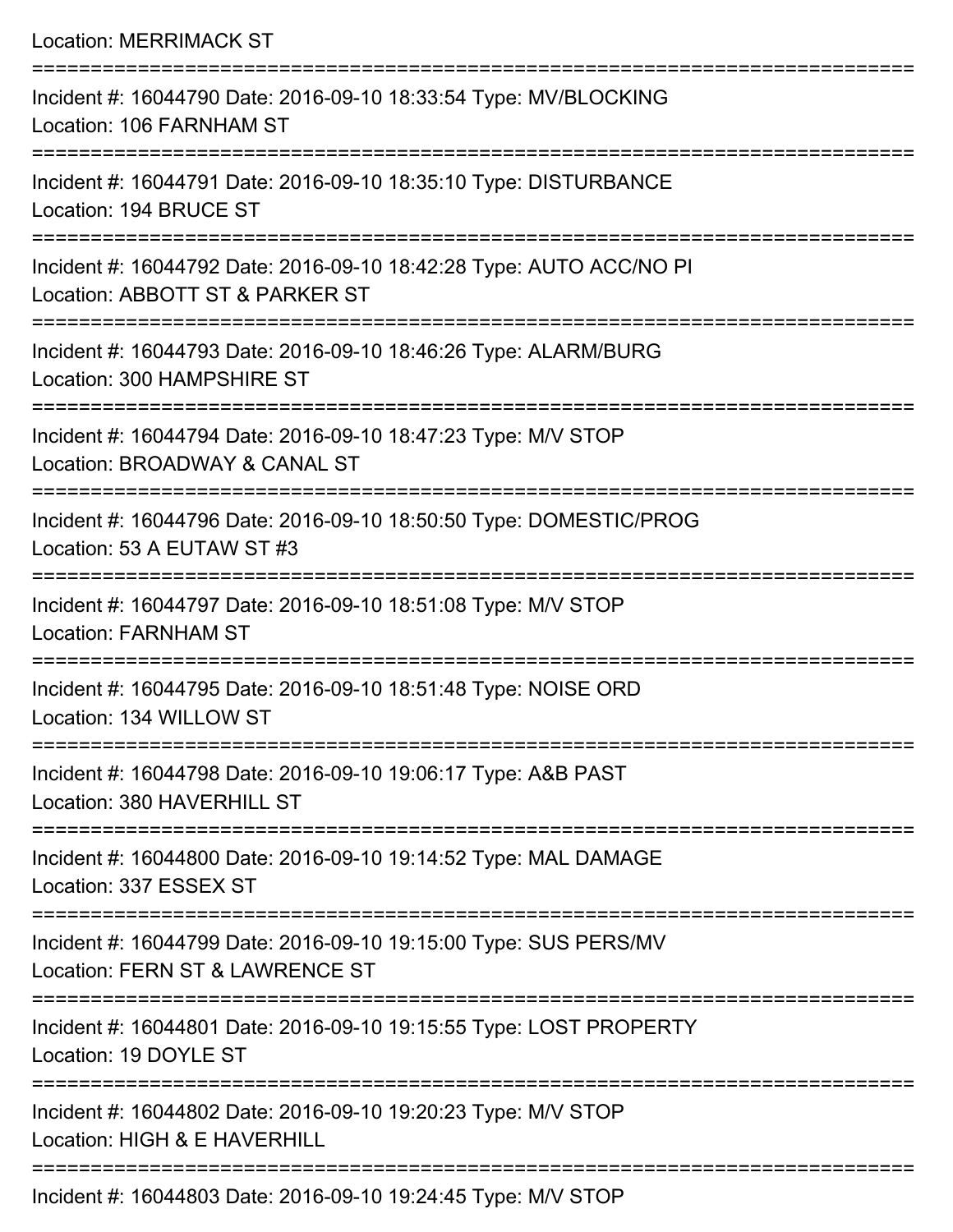| Incident #: 16044804 Date: 2016-09-10 19:30:36 Type: LOUD NOISE<br>Location: 6 SAUNDERS ST            |
|-------------------------------------------------------------------------------------------------------|
| Incident #: 16044805 Date: 2016-09-10 19:44:50 Type: THREATS<br>Location: 14 BERESFORD ST             |
| Incident #: 16044806 Date: 2016-09-10 20:08:30 Type: MV/BLOCKING<br>Location: 31 CHELMSFORD ST        |
| Incident #: 16044807 Date: 2016-09-10 20:12:50 Type: NOISE ORD<br><b>Location: FLORENCE AV</b>        |
| Incident #: 16044808 Date: 2016-09-10 20:27:46 Type: NOISE ORD<br>Location: 313 LOWELL ST             |
| Incident #: 16044809 Date: 2016-09-10 20:36:30 Type: NOISE ORD<br>Location: 31-37 PERRY AV            |
| Incident #: 16044810 Date: 2016-09-10 20:44:26 Type: NOISE ORD<br>Location: 76 PARK ST                |
| Incident #: 16044811 Date: 2016-09-10 20:47:43 Type: UNWANTEDGUEST<br>Location: 92 HAVERHILL ST       |
| Incident #: 16044812 Date: 2016-09-10 20:52:35 Type: LOST PROPERTY<br>Location: 273 S UNION ST        |
| Incident #: 16044813 Date: 2016-09-10 21:12:26 Type: NOISE ORD<br>Location: 20 CHESTER ST             |
| Incident #: 16044814 Date: 2016-09-10 21:13:02 Type: ASSSIT OTHER PD<br>Location: 81 BROOKFIELD ST #3 |
| Incident #: 16044815 Date: 2016-09-10 21:20:10 Type: THREATS<br>Location: 14 BERESFORD ST             |
| Incident #: 16044816 Date: 2016-09-10 21:21:44 Type: NOISE ORD<br>Location: 95 FARNHAM ST             |
| Incident #: 16044817 Date: 2016-09-10 21:24:39 Type: DISTURBANCE                                      |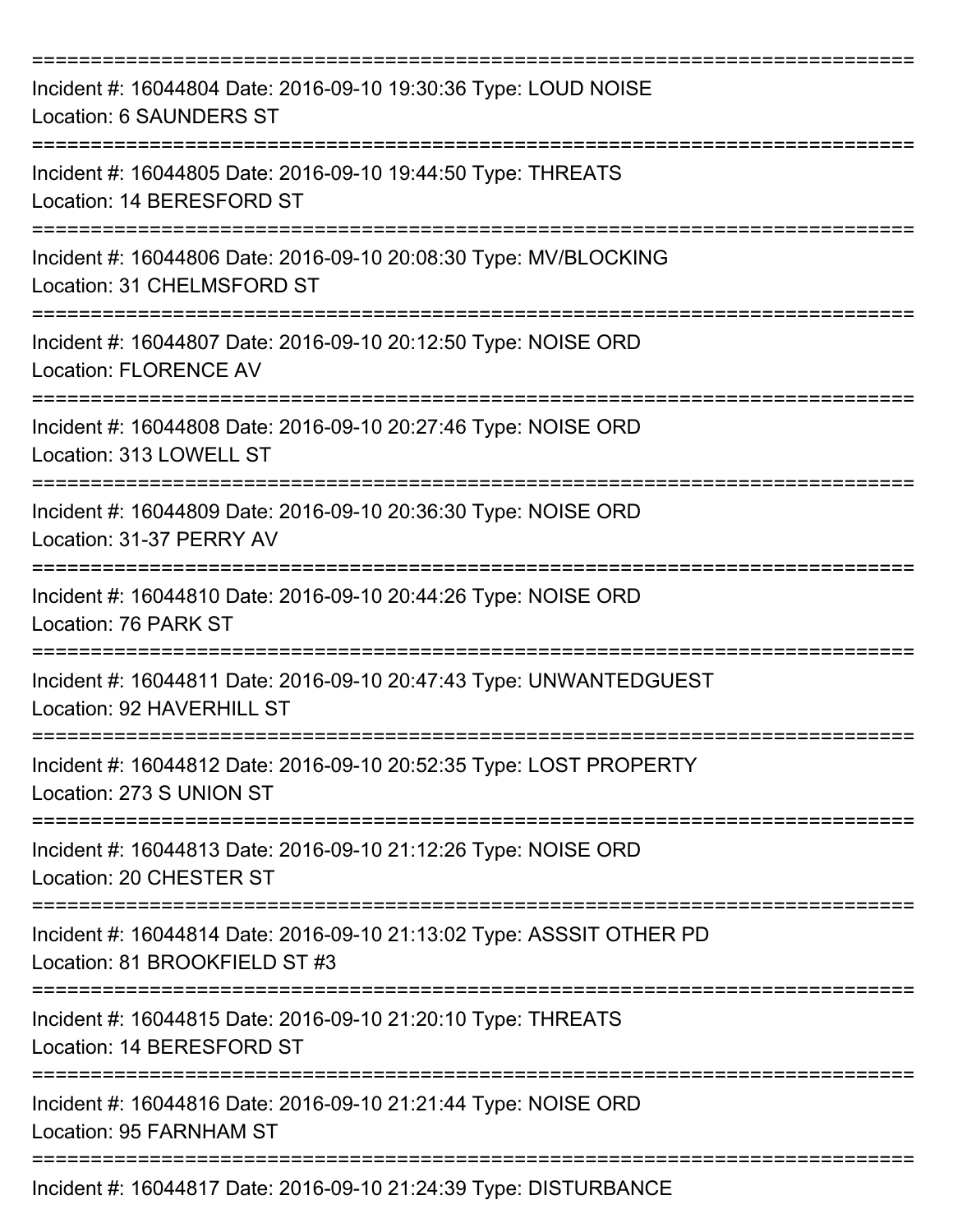| Incident #: 16044818 Date: 2016-09-10 21:45:07 Type: NOISE ORD<br>Location: FARNHAM ST & PARKER ST            |
|---------------------------------------------------------------------------------------------------------------|
| Incident #: 16044819 Date: 2016-09-10 21:45:51 Type: SUS PERS/MV<br><b>Location: WILLIAM ST</b>               |
| Incident #: 16044820 Date: 2016-09-10 21:50:12 Type: NOISE ORD<br>Location: 30 TRINITY ST                     |
| Incident #: 16044821 Date: 2016-09-10 21:51:27 Type: NOISE ORD<br>Location: BENNINGTON ST & BROMFIELD ST      |
| Incident #: 16044822 Date: 2016-09-10 21:55:22 Type: LOUD NOISE<br><b>Location: TRINITY ST</b>                |
| Incident #: 16044823 Date: 2016-09-10 21:58:37 Type: NEIGHBOR PROB<br>Location: 6 BROOKFIELD ST               |
| Incident #: 16044824 Date: 2016-09-10 22:01:33 Type: MEDIC SUPPORT<br>Location: 394 HOWARD ST<br>============ |
| Incident #: 16044825 Date: 2016-09-10 22:05:53 Type: DISTURBANCE<br>Location: CAMELLA TEOLI WY & JACKSON ST   |
| Incident #: 16044826 Date: 2016-09-10 22:08:24 Type: NOISE ORD<br>Location: 78 MELVIN ST                      |
| Incident #: 16044828 Date: 2016-09-10 22:12:57 Type: DOMESTIC/PROG<br><b>Location: LAWRENCE ST</b>            |
| Incident #: 16044827 Date: 2016-09-10 22:14:04 Type: GUN CALL<br>Location: 105 JACKSON ST                     |
| Incident #: 16044829 Date: 2016-09-10 22:17:51 Type: ALARM/HOLD<br>Location: RESD; ROSA SANCHEZ / 41 ALDER ST |
| Incident #: 16044830 Date: 2016-09-10 22:19:30 Type: DISTURBANCE<br>Location: WENDY'S / 99 WINTHROP AV        |
| Incident #: 16044831 Date: 2016-09-10 22:21:10 Type: LOUD NOISE                                               |

 $\ldots$   $\ldots$   $\ldots$   $\ldots$   $\ldots$   $\ldots$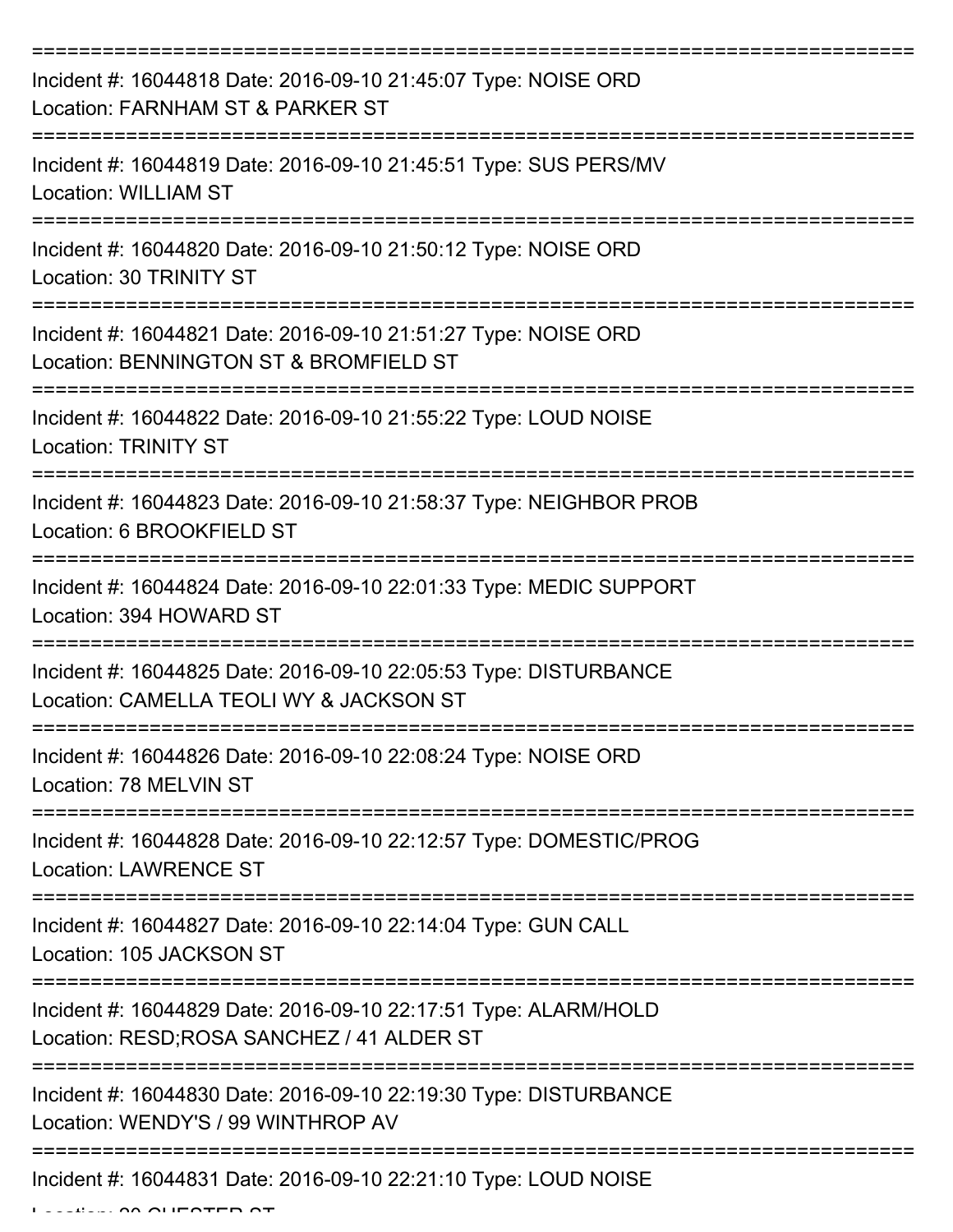| Incident #: 16044833 Date: 2016-09-10 22:23:04 Type: B&E/ATTEMPY<br>Location: 6 GREEN ST                                                                    |
|-------------------------------------------------------------------------------------------------------------------------------------------------------------|
| Incident #: 16044832 Date: 2016-09-10 22:23:25 Type: NOISE ORD<br>Location: 262 E HAVERHILL ST                                                              |
| Incident #: 16044834 Date: 2016-09-10 22:32:42 Type: NOISE ORD<br>Location: 157 MARGIN ST                                                                   |
| Incident #: 16044835 Date: 2016-09-10 22:34:41 Type: NOISE ORD<br>Location: 7 CHELMSFORD ST                                                                 |
| Incident #: 16044836 Date: 2016-09-10 22:35:32 Type: NOISE ORD<br>Location: 24 OREGON AV                                                                    |
| Incident #: 16044838 Date: 2016-09-10 22:36:42 Type: NOISE ORD<br>Location: 136 WILLOW ST                                                                   |
| Incident #: 16044841 Date: 2016-09-10 22:39:08 Type: LARCENY/PAST<br><b>Location: SARGENT ST</b>                                                            |
| Incident #: 16044839 Date: 2016-09-10 22:39:23 Type: TOW OF M/V<br>Location: SWEENEYS PACKAGE STORE / 90 ESSEX ST                                           |
| Incident #: 16044840 Date: 2016-09-10 22:40:48 Type: NOISE ORD<br>Location: 113-114 WALNUT ST                                                               |
| Incident #: 16044842 Date: 2016-09-10 22:49:21 Type: SHOTS FIRED<br>Location: N PARISH RD & PHILLIPS ST                                                     |
| Incident #: 16044843 Date: 2016-09-10 22:50:18 Type: HIT & RUN M/V<br>Location: BROADWAY & MANCHESTER ST                                                    |
| :==================================<br>=========================<br>Incident #: 16044844 Date: 2016-09-10 22:53:48 Type: NOISE ORD<br>Location: 92 MONMOUTH |
| Incident #: 16044845 Date: 2016-09-10 22:55:50 Type: NOISE ORD<br>Location: 522 HAMPSHIRE ST                                                                |
| ===================<br>Incident #: 16044846 Date: 2016-09-10 22:57:13 Type: MISSING PERS                                                                    |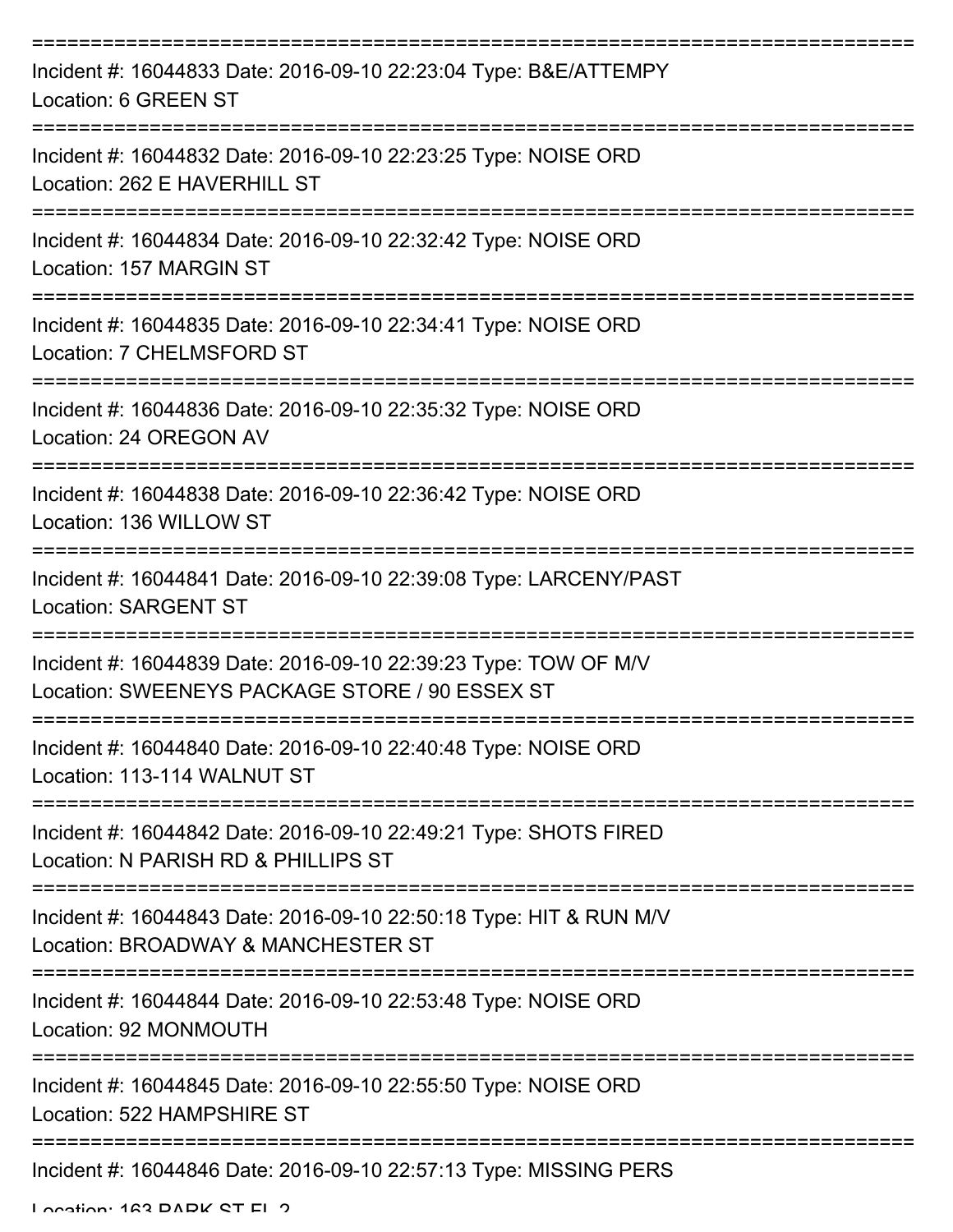| Incident #: 16044847 Date: 2016-09-10 23:00:47 Type: NOISE ORD<br>Location: 27 BROMFIELD ST                              |
|--------------------------------------------------------------------------------------------------------------------------|
| Incident #: 16044848 Date: 2016-09-10 23:02:45 Type: NOISE ORD<br>Location: 73 ABBOTT ST<br>=================            |
| Incident #: 16044849 Date: 2016-09-10 23:03:23 Type: LOUD NOISE<br>Location: 552 ANDOVER ST                              |
| Incident #: 16044850 Date: 2016-09-10 23:04:09 Type: LARCENY/PAST<br><b>Location: SARGENT ST</b>                         |
| Incident #: 16044851 Date: 2016-09-10 23:09:48 Type: NOISE ORD<br>Location: JACKSON ST & LOGAN ST                        |
| Incident #: 16044852 Date: 2016-09-10 23:11:53 Type: NOISE ORD<br>Location: 99 EVERETT ST                                |
| Incident #: 16044853 Date: 2016-09-10 23:18:57 Type: NOISE ORD<br>Location: 106 SALEM ST                                 |
| Incident #: 16044854 Date: 2016-09-10 23:20:03 Type: MV/BLOCKING<br>Location: 138 SARATOGA ST                            |
| Incident #: 16044855 Date: 2016-09-10 23:21:56 Type: ALARM/BURG<br>Location: NEW ENGLAND METHODIST CHURCH / 276 ESSEX ST |
| Incident #: 16044856 Date: 2016-09-10 23:27:09 Type: AUTO ACC/NO PI<br>Location: 83 JACKSON ST                           |
| Incident #: 16044857 Date: 2016-09-10 23:29:34 Type: NOISE ORD<br>Location: 48 FARNHAM ST FL 2                           |
| Incident #: 16044858 Date: 2016-09-10 23:32:21 Type: NOISE ORD<br>Location: 163 WEST ST                                  |
| Incident #: 16044859 Date: 2016-09-10 23:32:43 Type: NOISE ORD<br>Location: 107 ARLINGTON ST                             |
| Incident #: 16044860 Date: 2016-09-10 23:35:34 Type: DISTURBANCE<br>Location: DADK CT & TENNEV CT                        |

Location: PARK ST & TENNEY ST